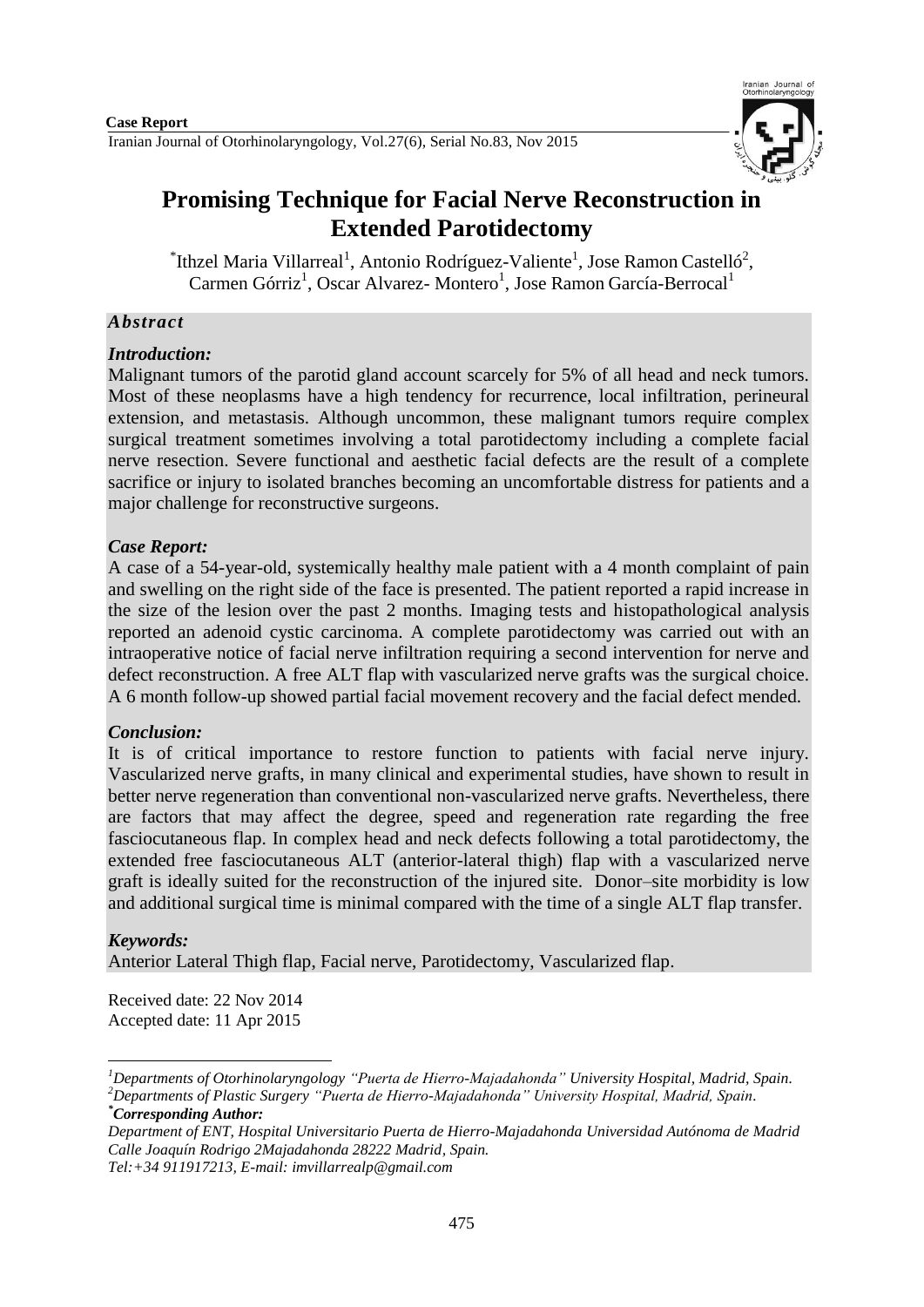## *Introduction*

Malignant tumors of the parotid gland account scarcely for 5% of all head and neck malignancies. Although uncommon, these malignant tumors require complex surgical treatment sometimes involving a total parotidectomy including facial nerve resection  $(1)$ .

Adenoid cystic carcinoma is a locally aggressive slow-growing neoplasm with a recurrence rate and capacity for nerve dissemination (2). They account for approximately 1% of malignant tumors of the facial and oral regions and approximately 17% of the total number of salivary gland malignancies (2).

Severe functional and aesthetic facial defects are the result of a complete sacrifice of the facial nerve or injury to isolated branches causing an uncomfortable distress for patients and a major challenge for reconstructive surgeons.

## *Case Report*

A 54-year-old, healthy male patient presented with a 6 month complaint of pain and swelling on the right side of the face associated with facial paralysis. He also noted intermittent right otalgia that had worsened in the last month and a rapid increase in the size of the lesion over the past 2 months. Physical examination showed right facial paralysis (House-Brackmann IV) and pain upon palpation of the posterior region of the right parotid gland. Normal saliva secretion was observed from both Stenon ducts.

A Magnetic Resonance Image (MRI), an Ultrasound**-**Guided Fine Needle Aspiration Biopsy (FNAB) and a neurophysiological examination was performed. The MRI revealed a heterogeneous enhancing soft tissue mass of  $4 \times 3 \times 3$  cm in size with irregular borders. It showed low intensity areas on T2-weighted images suggesting a malignant and infiltrative process located in the superficial and deep

right parotid lobes. The FNAB showed a neoplastic proliferation of dark-staining epithelial cells with basophilic nuclei and scant cytoplasm enclosing circular cribiform pattern spaces and also solid and microcystic patterns which suggested an adenoid cystic carcinoma. The neurophysiological test indicated a peripheral neuropathy of the facial nerve predominantly of the temporofacial branch.

A complete parotidectomy was carried out with an intraoperative biopsy of facial nerve infiltration until the stylomastoid foramen confirmed by histopathology results. Due to these findings and results from the first surgery a second intervention was scheduled for nerve and defect reconstruction. An open mastoidectomy was performed to remove skin from the external auditory canal. The Eustachian tube was shut down and the malleus and the incus were removed to have a better access to the Fallopian aqueduct leaving the stapes intact. The Fallopian aqueduct was carefully drilled, searching for a tumor-free facial nerve stump for an endto-end nerve grafting. A free fasciocutaneous anterior lateral thigh (ALT) flap with a vascularized lateral femoral cutaneous nerve graft (3 distal ends and 1 proximal) was harvested and applied (Fig.1).



**Fig 1(A, B):** Fasciocutaneous free anterior-lateral thigh flap with donor-nerve grafts.

The vastus lateralis nerve was found to be intimately connected with the descending branch of the lateral circumflex femoral artery and its perforating vessels. It was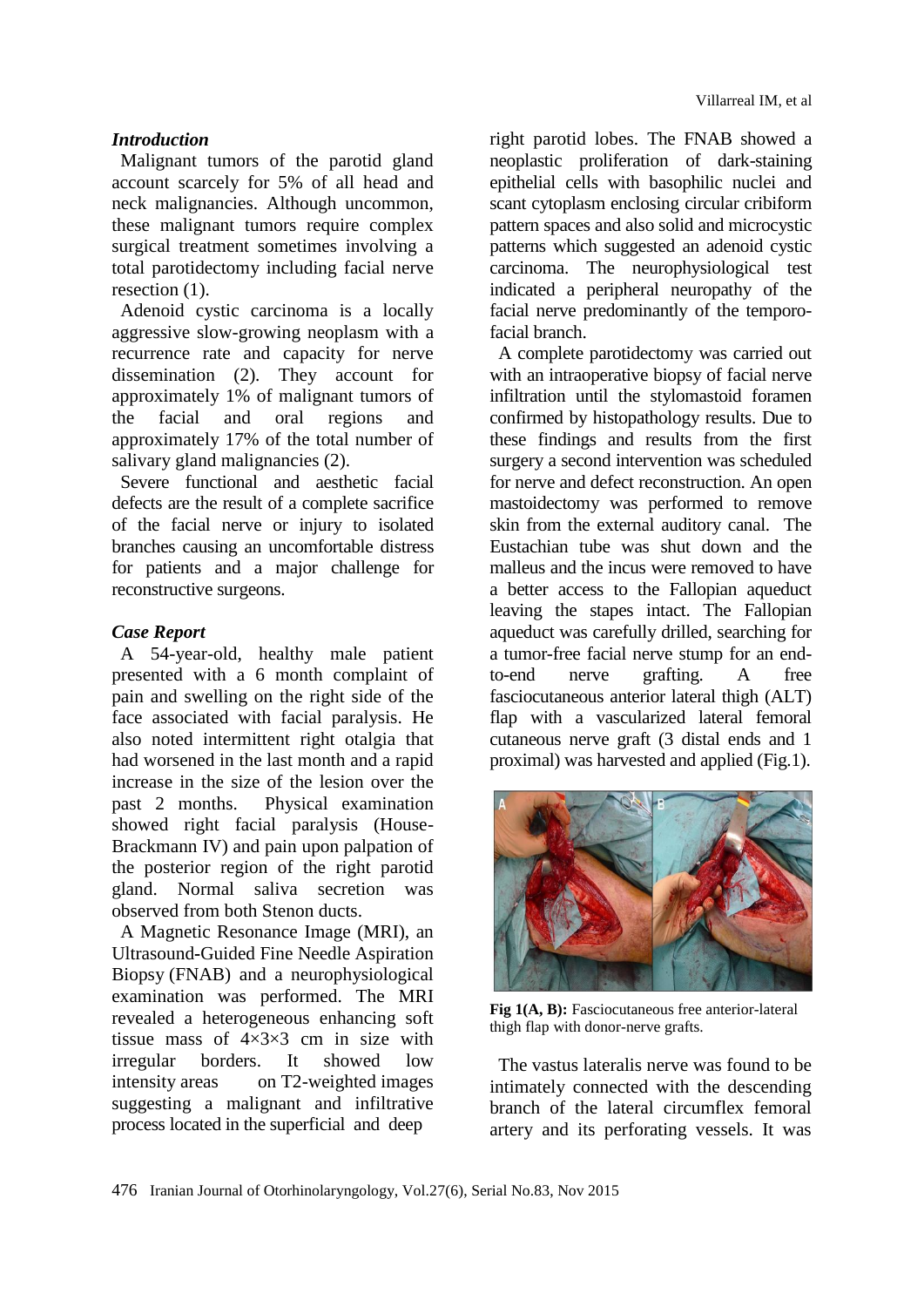Facial Nerve Reconstruction after Parotidectomy

elevated while left attached to the vascular pedicle adding consecutively the dissection of 3 to 4 distal branches and incorporating them to the flap harvest. The vascular end-to-end anastomoses were performed first and the placing of the nerve as an interpositional graft was performed right after. The selected vessels for the anastomoses were one artery, the superior thyroid artery, and two veins: the external jugular vein and a branch of the internal jugular vein. A neurorraphy of the vascularized nerve from the ALT was sutured to the proximal stump of the facial nerve and to both distal ipsilateral zygomatic and buccal branches (Fig. 2).



Fig 2 (C, D): Neurorraphy of the vascularized nerve graft to the proximal facial nerve stump. The distal end of the donor nerve is dissected into fascicles allowing multiple nerve anastomoses (zygomatic and buccal branches).

The length of the graft used for reconstruction going from the proximal stump of the facial nerve to each peripheral branch of the facial nerve was approximately 6 cm. A 10 month followup period showed that partial facial movement was recovered reaching a House-Brackmann II and that the facial defect was mended. Partial recovery was observed in the zygomatic and buccal branches of the reconstructed facial nerve. The electromyography and neuronography studies (EMG/ENG), performed 8 months after the surgery, showed small polyphasic potentials with medium amplitude and active reinnervation characteristics, especially seen in the [Orbicularis oculi](http://www.google.es/url?url=http://en.wikipedia.org/wiki/Orbicularis_oculi_muscle&rct=j&frm=1&q=&esrc=s&sa=U&ei=6JfcVKqIDsuvU6ingqAJ&ved=0CBoQFjAB&usg=AFQjCNHeLLwET4meiIzhsukXWxkBiy4zYA) 

[muscle a](http://www.google.es/url?url=http://en.wikipedia.org/wiki/Orbicularis_oculi_muscle&rct=j&frm=1&q=&esrc=s&sa=U&ei=6JfcVKqIDsuvU6ingqAJ&ved=0CBoQFjAB&usg=AFQjCNHeLLwET4meiIzhsukXWxkBiy4zYA)nd with less intensity in the Orbicularis oris muscle. These potentials are suggestive of a regeneration phase in course. The donor site showed complete recovery with no complications nearby. Distant and local metastasis was assessed with negative outcomes.

#### *Discussion*

In complex head and neck defects following a total parotidectomy, the extended free fasciocutaneous ALT flap with a vascularized nerve graft is ideally suited for the reconstruction of the injured site. There are numerous ways to harvest the ALT flap, first described by Song et al (3). ALT flaps have a very versatile behavior as they may lift up as a myocutaneous flap, fasciocutaneous flap, chimera flap and countless other ways (1,4). If a mastoidectomy or resection of any part of the temporal bone is performed the use of thick fasciocutaneous or myocutaneous flaps is mandatory (1,5).

It is paramount to remember that most of these neoplasms, such as adenoid cystic carcinoma, have a high tendency for recurrence, local infiltration, perineural extension, and metastasis (2,6). An FNAB is an excellent option since it provides adequate diagnosis and sometimes even therapeutic management (2). After complete resection, it is of critical importance to restore function to the patient with facial nerve injury as soon as possible.

The most important factor that determines the proper success and optimal results in reinnervation procedures is the duration of denervation (7). For immediate reconstruction, if the proximal and distal ends are easily identified, the technique of choice involves either direct repair if possible or a conventional interposition autogenous graft (8). In these cases, some possible options include nerves such as the sural nerve, the great auricular nerve, and the cervical nerve branches (7,9). If the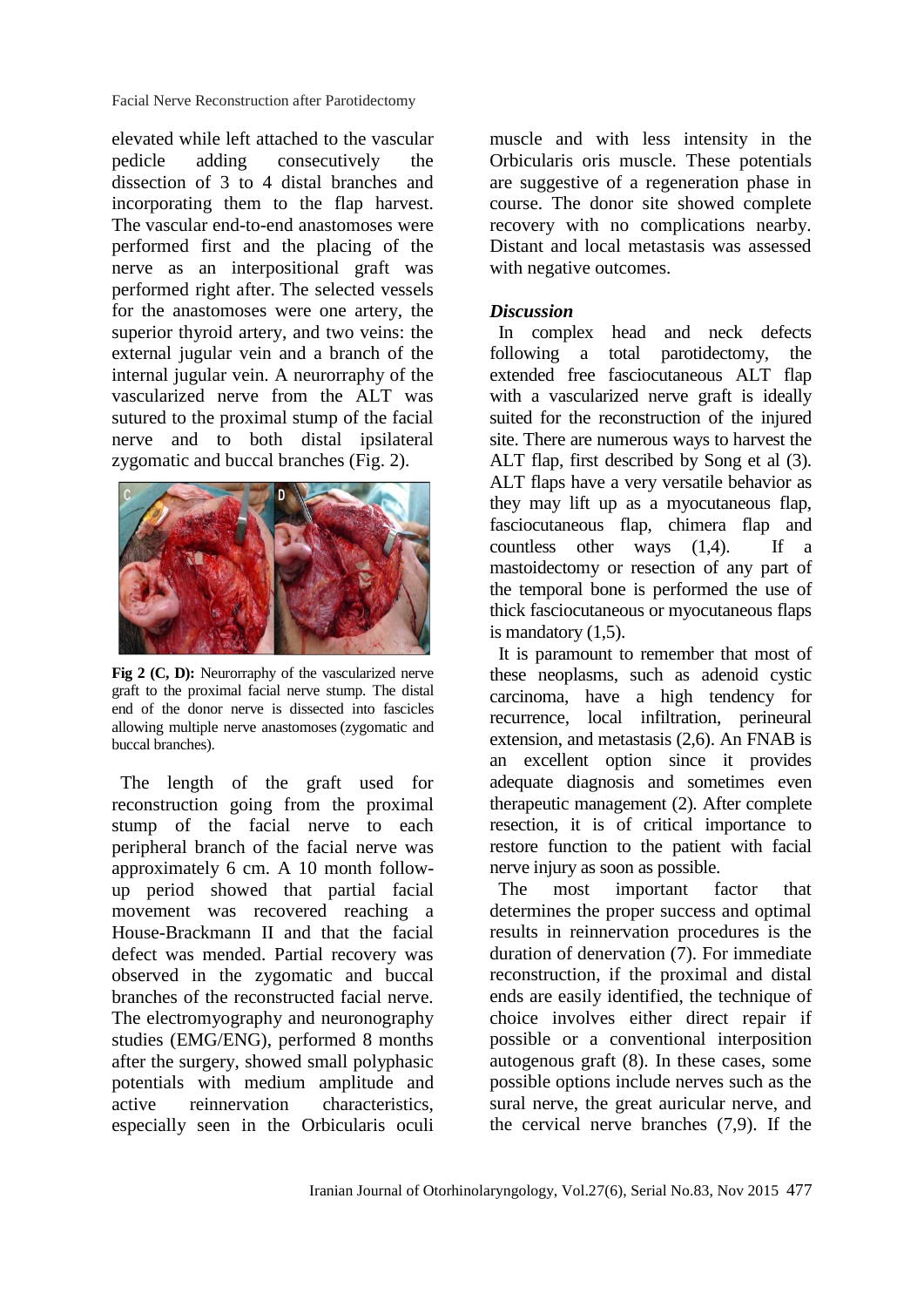ipsilateral proximal facial nerve end cannot be surgically resettled, alternative donor nerves such as the hypoglossal nerve, masseter nerve and the contralateral facial nerve should be accounted (7,8).

Vascularized nerve grafts, have shown to result in better nerve regeneration than conventional non-vascularized nerve grafts (9,10) However, there are factors that may affect the degree, speed and regeneration rate regarding the free fasciocutaneous flap such as: a history of previous irradiation in the surgical area, presence of residual scar tissue, poor vascularization of the surgical site due to lack of skin and osseous exposure, more than 60 years of age, and preoperative facial palsy or an altered neurophysiological test (1,8-10). These factors lead to the use of a vascularized nerve graft rather than a conventional nerve graft showing better results. Donor –site morbidity is low and additional surgical time is minimal compared with the time of a single ALT flap transfer (1,4,10). The use of a long non-vascularized nerve graft (more than 6 cm) may be a risk factor for bad nerve regeneration. Vascularized nerve grafts are also used when the nerve gap between the proximal and the distal stumps of the injured facial nerve is more than 6 cm or the graft is performed after reimplantation (8-10). In this case, the patient showed signs of preoperative facial palsy and altered neurophysiological test, presence of residual scar tissue and osseous exposure. Numerous types of vascularized neural grafts have been described such as: the sural nerve graft based on the superficial sural artery or branches of the peroneal artery, lateral femoral cutaneous nerve grafting and its accompanying vessels, deep peroneal nerve grafting and tibial perforating branches, and others (4). Angiographic imaging is recommended prior to grafting. It is important to take into consideration some possible limitations for this technique. Since the nerve graft is

attached to the ALT flap, enough length of the nerve graft should be collected (10). The possibility of insufficient nerve branches should also be kept in mind due to anatomical variations among patients. This may require the use of an extra free graft<br>from another site (10). The nerve from another site  $(10)$ . innervating the vastus lateralis muscle is intimately related to the vascular pedicle of the anterolateral thigh flap, the descending branch of the lateral circumflex femoral artery. This nerve branches extensively as it courses distally through the thigh and usually 3 to 6 nerve branches are found supplying this muscle. These branches are variable in their relation to the vascular pedicle and perforating vessels, and they are usually spared and separated from the vascular pedicle during standard flap harvest (11,12). However, in the present case, the nerve was left attached to vascular pedicle of the flap, and 3 to 4 distal branches to the muscle were dissected and incorporated in the flap. The rest of the dissection of the anterolateral thigh flap was carried out in a standard manner, as described elsewhere. The flap was transferred to the face and vascular end-to-end anastomoses were performed first. The nerve was then used as an interpositional graft, leaving it attached to the vascular pedicle along most of its length. Only the proximal nerve stump and the distal branches were separated from the vascular pedicle, in order to allow a tensionfree end to end neurorrhaphy. Finally, the de-epithelialized flap was positioned over the parotidectomy defects and the skin was closed.

Depending on the particular defect found, a specific reconstructive surgical strategy should be tailored for each patient (1,8,10) (Fig. 3). The target should be to restore any missing skin and restore the normal facial mass and silhouette with an adequate flap. Potential disadvantages of this approach may include weakness to the vastus lateralis muscle.